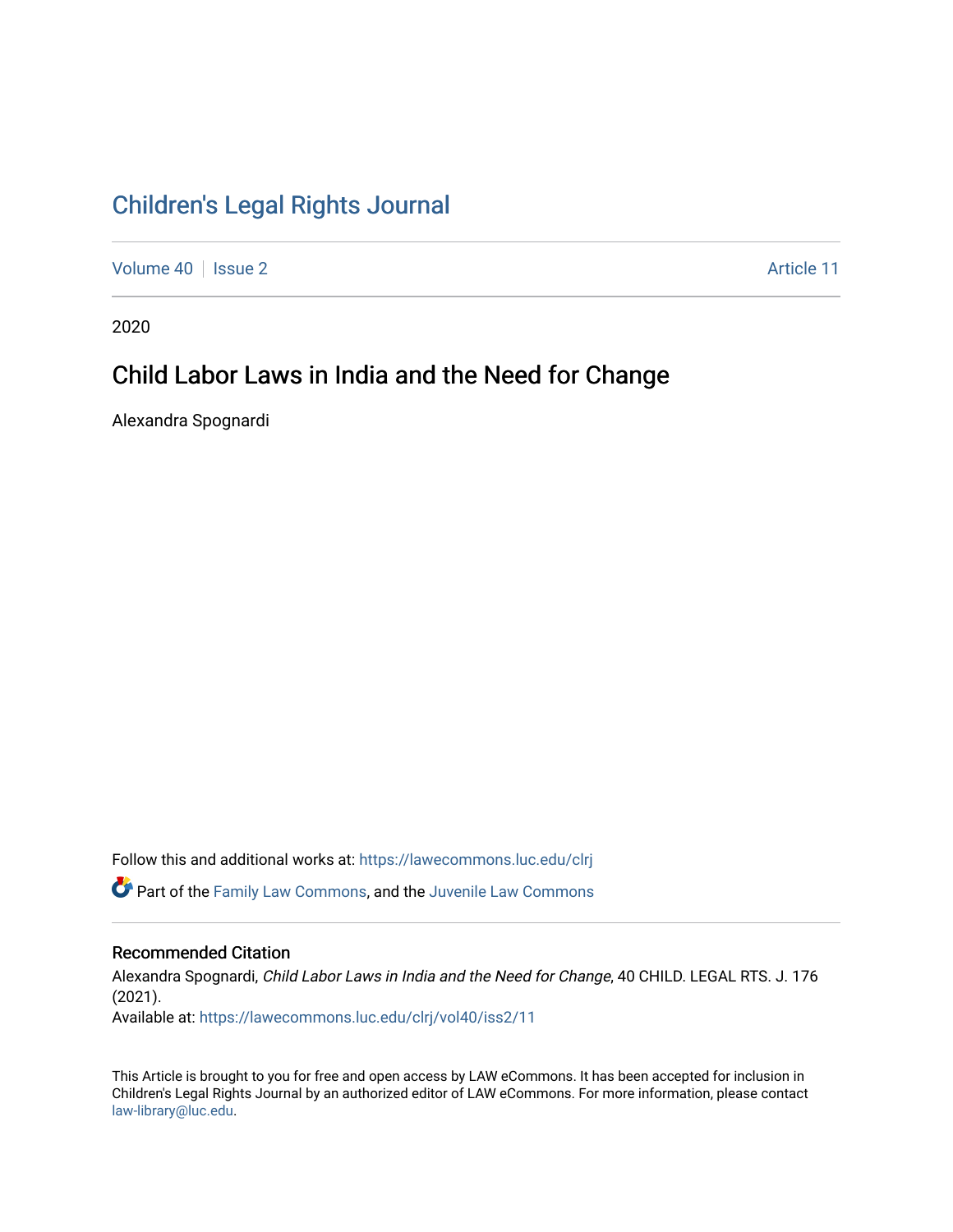### *Around the World:* **Child Labor Laws in India and the Need for Change**

#### *By: Alexandra Spognardi*

### **I. INTRODUCTION**

The United States has completely outlawed child labor and it poses a small problem in this country. However, there are many countries around the world where child labor is pervasive. One of those countries is India. In India, 10.1 million children are still reported as victims of child labor. Shockingly, about half of these children are working jobs that are considered hazardous. The International Labour Organization defines child labor as any work that is "mentally, physically, socially, or morally dangerous and harmful to children and/or interferes with their schooling." Hazardous child labor is defined as work that exposes children to abuse, dangerous places, or dangerous machinery and equipment, or work that takes place in an unhealthy environment.

According to the International Labour Report, India has the highest number of child laborers in the world. Even so, the reported number of child laborers is probably much lower than the real number, because the census only accounts for children living within a family household. With poverty rates so high in India, homeless or orphaned children are not taken into account. Additionally, children in India engage in some of the worst forms of child labor in the world. Many of these children are trafficked to specific parts of India to work in different industries such as spinning mills, garment and cottonseed production. The majority of the child victims are out of school and not receiving an education during the time of their labor. This leaves children with very harsh physical, emotional, and psychological consequences. This article will discuss past and present legislation regarding child labor in India and how it can be further improved.

#### **II. PAST CHILD LABOR LEGISLATION**

In 1986, India adopted the Child Labor Act, which allowed children below the age of fourteen to work if the occupation they were engaging in was considered "nonhazardous." In 2016, this Act was amended, and the Child and Adolescent Labor Bill was introduced to prohibit children below the age of fourteen from working within the country. At the time, it was common knowledge around the world that India allowed child labor so the legislators in India hoped that the Bill would open up the global economy and drive more international investments.

While this Bill appeared to be monumental for India, it provided an exemption for children who are working in any family-based business. Family-based businesses are those in which the child is working for his or her family in any type of industry. Deep inequality, poverty, and poor social welfare programs in India have led to about 30% of families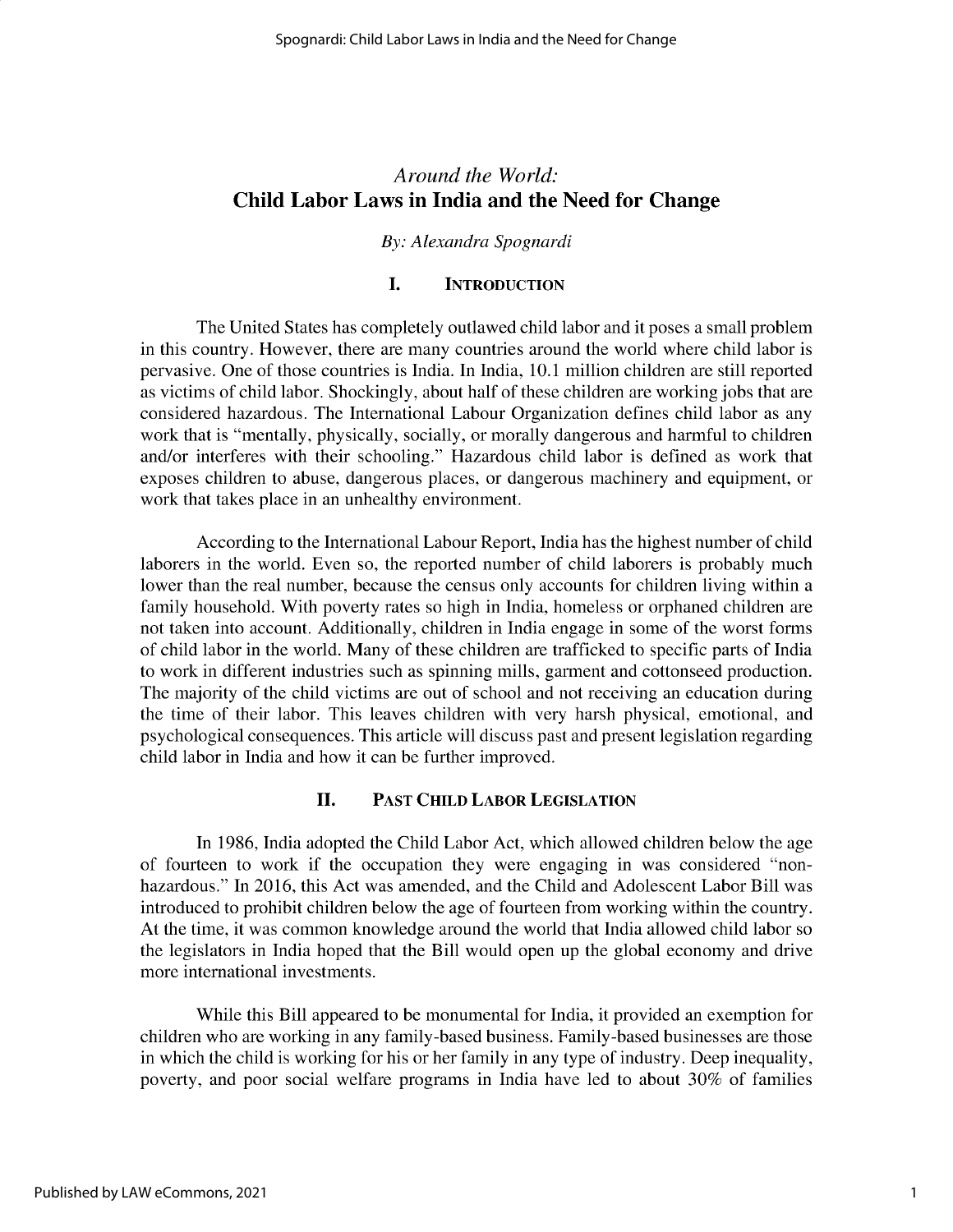relying on their children's labor to survive. Therefore, an abundance of children are considered exempt from the Bill and continue to provide labor. Furthermore, the wording of the Bill provided a flawed definition of family business by blurring the line between working in a family business and learning from a family business. By using Indian family values, the Bill helped justify the exploitation of children. Some child rights experts believe that this Bill actually impeded the progress that had been made toward reducing child labor and encouraged children to enter the workforce.

In addition, the law only truly protected children who were under the age of fourteen. The actual language in the law prohibited the employment of children under fourteen except for family based business, but in reality, it served to reduce the restrictions on the type of work that children older than fourteen can participate in. The law categorized three hazardous jobs that adolescents could not participate in: mining, the production of inflammable substances and explosives, and "hazardous processes." This provision had a limited focus and because "hazardous processes" **is so** loosely defined, many children are still being employed in jobs that would likely be regarded by the world as dangerous or hazardous.

The Bill did provide higher penalties for violations of child labor laws, but India did not have the resources or the legal framework needed to protect the victims of child labor. By exempting family businesses from the Bill, international and Indian politicians believe it will be especially difficult to penalize family businesses for the use of child labor because the lines have become increasingly blurred.

#### **III. NEW PROPOSED LEGISLATION**

Many international leaders and Indian politicians have pushed for a stronger bill that would protect all Indian children and be enforced. Recently, the United Nations Sustainable Development Goals team obliged its member nations to take immediate measures to "secure the prohibition and elimination of the worst forms of child labor, including recruitment and use of child soldiers, and by 2025 end child labor in all forms." In addition, the United Nations International Child's Emergency Fund (UNICEF) is offering supportive strategies and programming to help families who rely on child labor as their source of income so that they will not be financially impacted. However, this has not been sufficient and child labor continues to be practiced in India.

India has ratified all of the international conventions concerning child labor presented by the International Labor Organization and the United Nations in addition to their own established laws and regulations. Specifically, as of 2018, India's government drafted the Trafficking of Persons (Prevention, Protection and Rehabilitation) Bill. This Bill was approved by the Indian Cabinet and is now waiting on approval from parliament. The Bill creates laws that focus on investigating and criminalizing trafficking, and enhancing all of the punishments for trafficking. Trafficking can include children as well. More importantly to the issue at hand, the Bill establishes a new task force whose goal is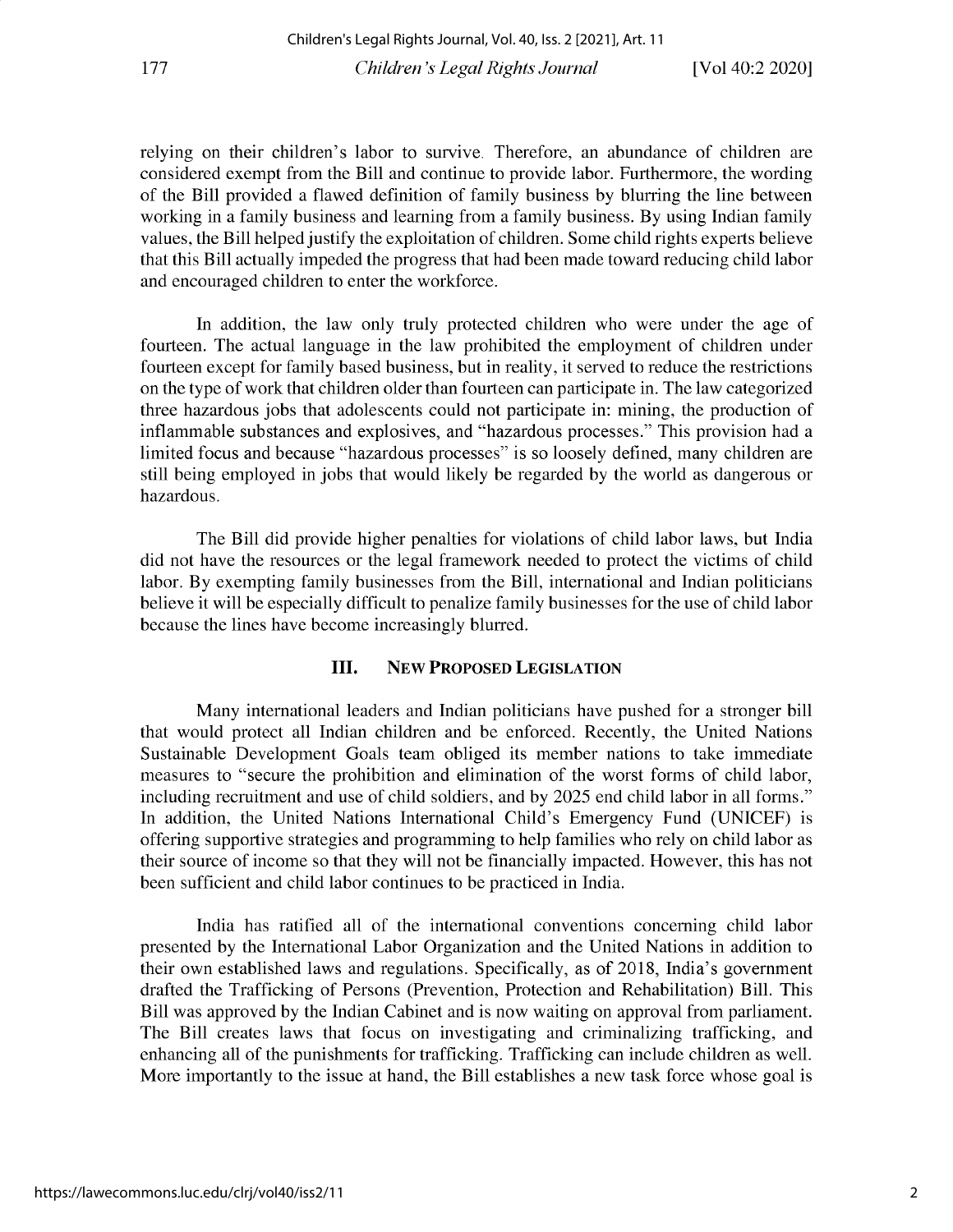178

**to implement India's child labor laws and collect new data on the number and class of the victims involved. This has also led state governments to issue more expansive laws about** financial aid to children and adults who were rescued from child labor. However, many **state governments are unable to follow through with the administration of these funds because they do not have proper procedures or infrastructure.**

#### **IV. SUGGESTIONS FOR CHANGE**

While this new bill looks promising for victims of trafficking, it barely scratches **the surface of the amount of change that needs to be implemented in regard to child labor in India. In order to make effective change, India should look to other countries for support and guidance through this process. Within the United States, many organizations such as** the Fair Labor Association and the U.S. Department of Labor have set out guidelines to **help advance the elimination of child labor. First, it is important that hazardous work is defined to include all work that would be dangerous to children. In addition, raising the minimum age for work would be consistent with other countries and provide more** protection. Most importantly, the government should take out the family business exception as it has failed to protect a large number of children and blurred lines of what is **deemed a violation of the law. In order to make such changes, the Indian government should begin working with other governments who have addressed the problem of child** labor in order to establish efficient and effective plans.

**In terms of enforcement, India should collect and publish national data on the number of child laborers, the number of labor inspectors, the inspections at each workplace, and the number of penalties that have been issued and enforced. By doing this, it will create a better understanding of the next steps to be taken. It is also important that the government create meaningful penalties for the employment of children to deter violations. After doing** this, it will be easier to fully implement the laws and begin to provide financial assistance to victims, including the children who were involved with child labor.

### **V. CONCLUSION**

**India has had a very high number of child laborers because of the poverty and strife** within its country. It is now time for the laws to change and be enforced in order to protect children who are continuously being exploited to make a profit for many different **industries throughout the country. In order to do so, India should look to countries like the United States and follow the suggested measures presented by their government agencies in order to efficiently and effectively create change for the child labor victims within India.**

#### **SOURCES**

Vibhutti Agarwal, *Why Child Labor Isn 't Illegal in India,* **WALL ST. J. (Oct. 10, 2014), https://blogs.wsj .com/indiarealtime/2014/10/10/why-child-labor-isnt-illegal-in-india/.**